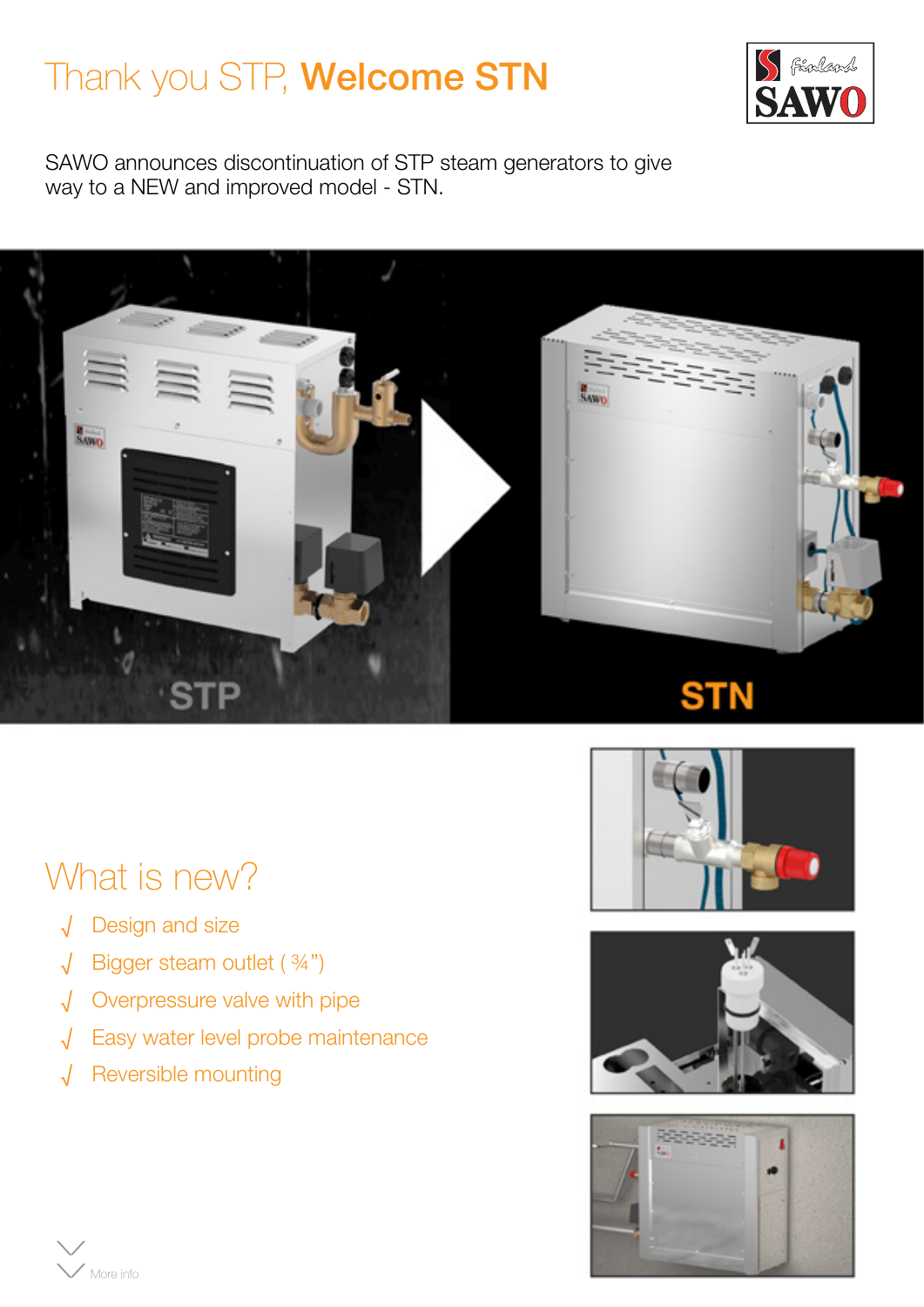# Unleash of the future! steam generators



Replacement of STP

## STN Steam Generator

A revolutionary steam generator is now here to serve the most demanding commercial and residential users. With five STN steam generators connected together and controlled with one single control panel, it is possible to reach power output up to 75 kW. STN is packed with convenient features and innovative solutions to experience enjoyable steam bath and hassle-free maintenance.

STN is build from high-quality stainless steel to ensure durability in heavy use and to give simple and timeless design for this high-performing steam generator.

Take your steam bath to the new level with SAWO STN steam generator.



AVAILABI